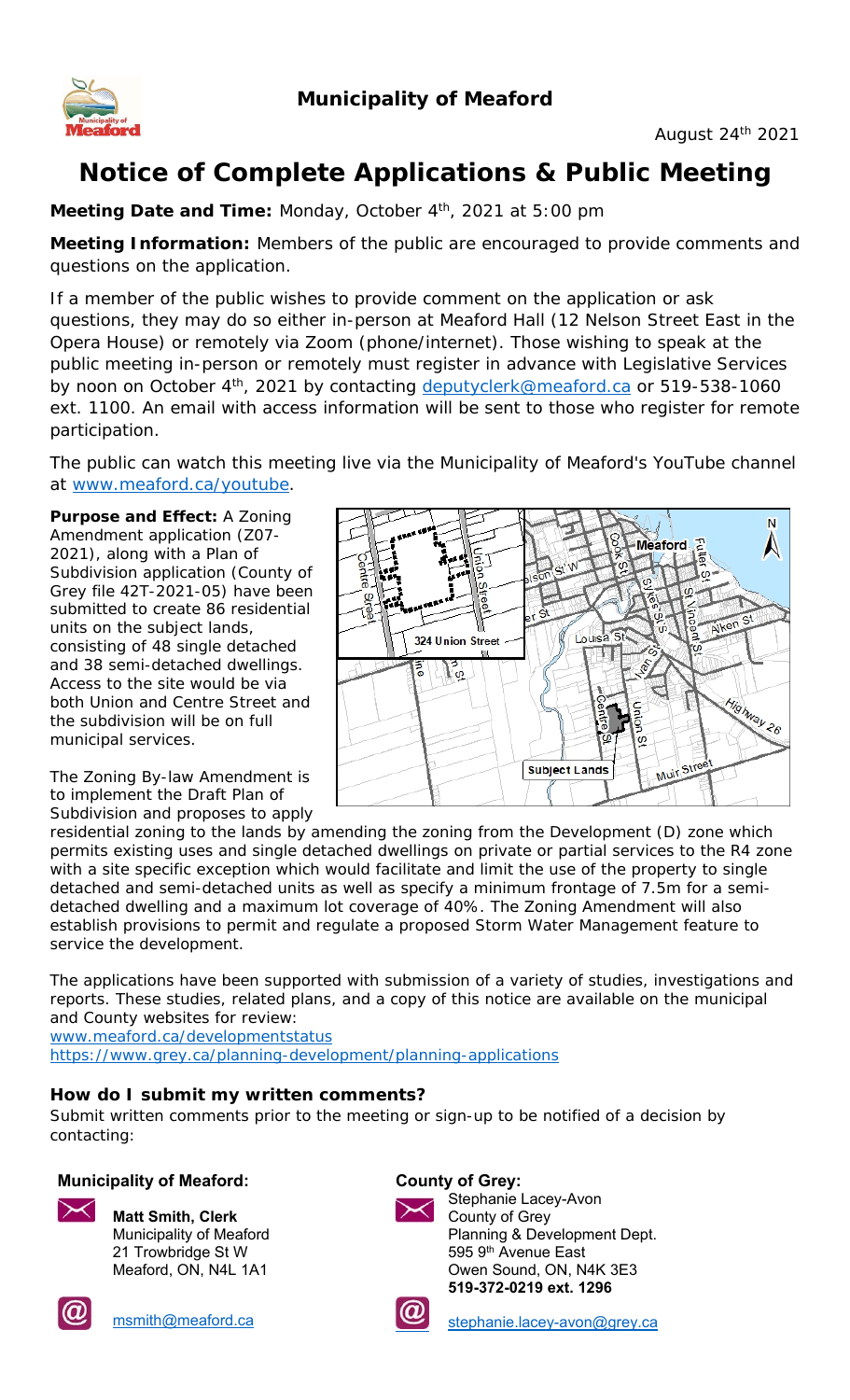### **If your property contains 7 or more residential units, please post all pages of this notice in a location that is visible to all residents.**

**Related Applications:** County of Grey Plan of Subdivision Application 42T-2021-05

**Property Location:** Part of Lots 421, 422, 423, 424 and 425, Plan 309, fronting on Union and Centre Streets, in the geographic Town of Meaford, now in the Municipality of Meaford.



# **Proposed Draft Plan**

## **Why this Public Meeting is being held and what are your rights?**

Within Ontario the planning and development process is an open and transparent process, where opinions from all individuals and groups are welcomed. By law a municipality must hold a public meeting, and this meeting is just one of your chances to learn about the development proposal and offer your opinions. Under the legislation governing this development process, which is sections 34 and 51 of the *Planning Act*, you have the following rights:

- 1. Any persons may attend the public meeting and/or make written or verbal representation either in support of or in opposition to the proposed zoning by-law amendment or plan of subdivision.
- 2. If a *\*person* or public body would otherwise have an ability to appeal the decisions of the Municipality of Meaford or the County of Grey to the Ontario Land Tribunal but the person or public body does not make oral submissions at a public meeting or make written submissions to Municipality of Meaford before the zoning by-law amendment is approved or refused, or to the County of Grey before the plan of subdivision is approved or refused, the person or public body is not entitled to appeal the decisions.
- 3. If a *\*person* or public body does not make oral submissions at a public meeting or make written submissions to the Municipality of Meaford before the zoning by-law amendment is approved or refused, or to the County of Grey before the plan of subdivision is approved or refused, the person or public body may not be added as a party to the hearing of an appeal